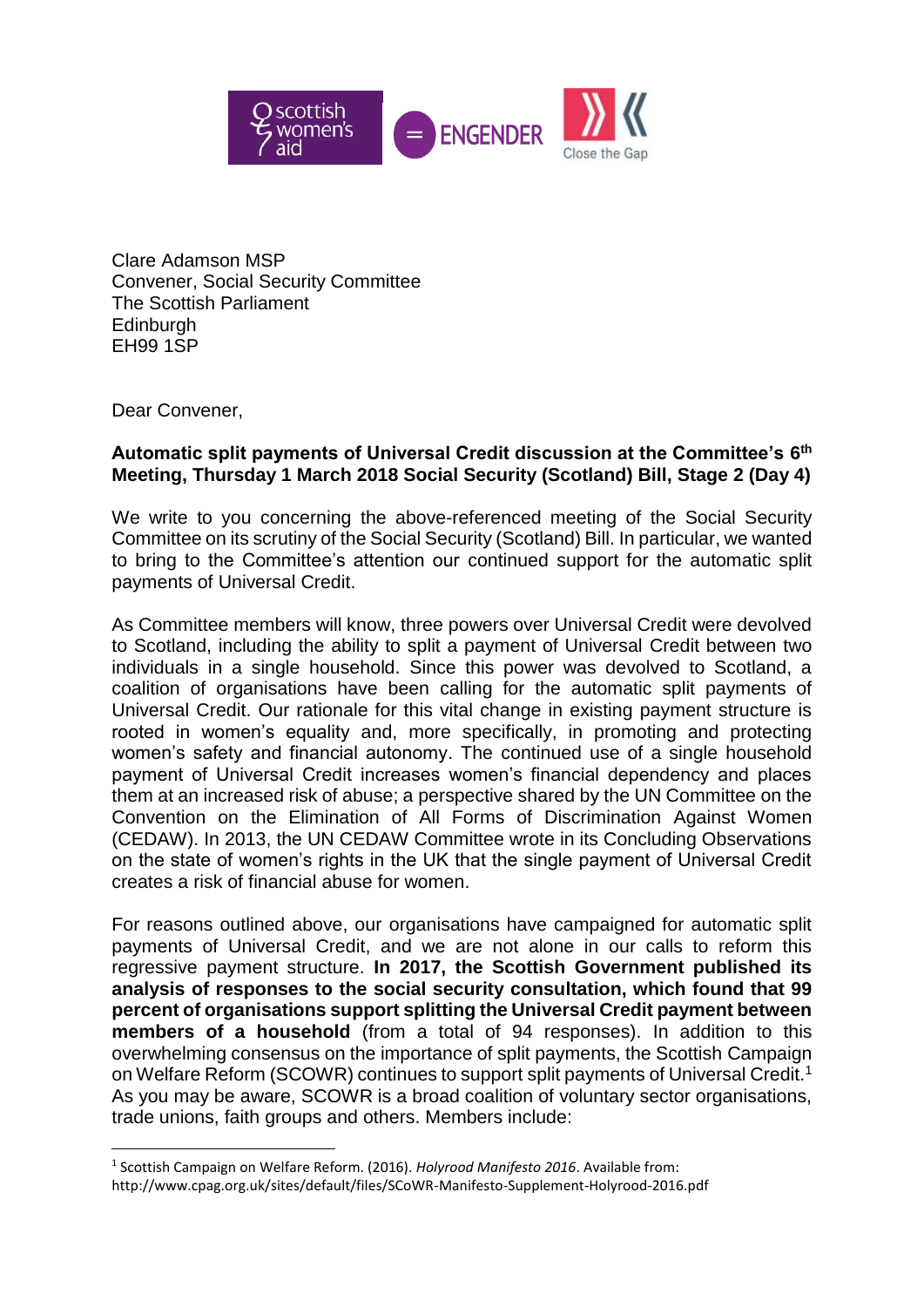The Action Group AdvoCard Capability Scotland Children in Scotland Children 1st Church Action on Poverty Citizens Advice Scotland Child Poverty Action Group in Scotland Disability Agenda Scotland (DAS) Energy Action Scotland Health and Social Care Alliance Scotland (the ALLIANCE) HIV Scotland National Association of Welfare Rights Advisors One Parent Families Scotland The Poverty Alliance Save the Children Scotland's Commissioner for Children and Young People Scottish Association for Mental Health Scottish Council for Voluntary Organisations Shelter Scotland

The following organisations also called for the delivery of automatic split payments of Universal Credit with the publication: "Gender Matters in Social Security: Individual Payments of Universal Credit"<sup>2</sup> :

Barnado's Scotland **BEMIS** Close the Gap Carers Scotland **Engender** Inclusion Scotland Irish Heritage Foundation OXFAM **STUC** Rape Crisis Scotland Scottish Federation of Housing Associations Scottish Refugee Council Scottish Women's Aid Scottish Women's Budget Group Wheatley Group The Young Women's Movement Zero Tolerance

**.** 

<sup>2</sup> Engender. (2016). *Gender Matters in Social Security*. Available from:

https://www.engender.org.uk/content/publications/Gender-matters-in-social-security---individual-paymentsof-universal-credit.pdf